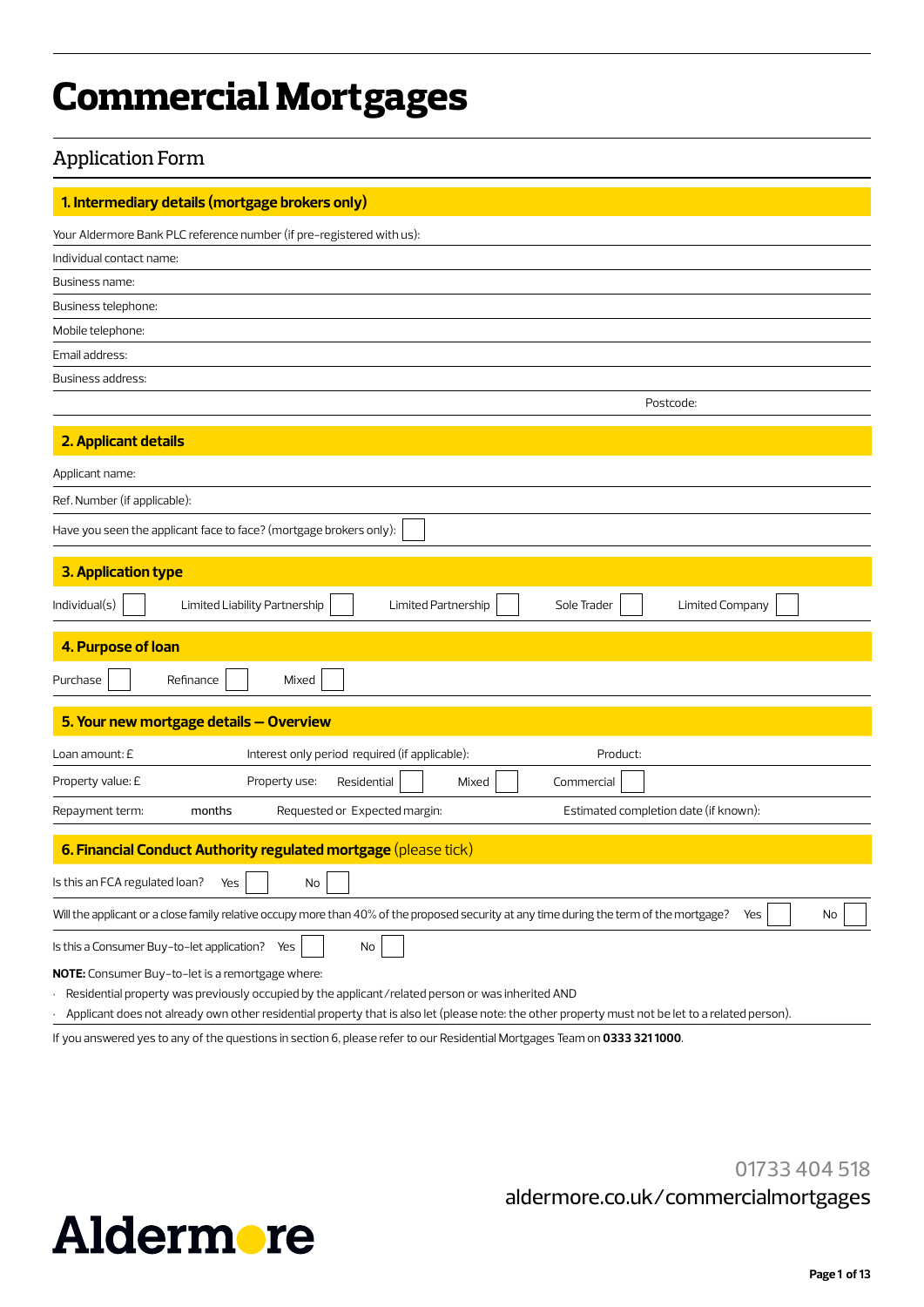# **7. Limited Company/Limited Partnership/Limited Liability Partnership**

If you selected Limited Company, Limited Partnership or Limited Liability Partnership in **'Section 3 – Application type'** please complete this section below. If not please proceed to page 3 and commence from **'Section 8 – Individual(s)/Director(s)/Shareholder(s)'**.

| <b>Company Details</b>                               |           |
|------------------------------------------------------|-----------|
| Registered name:                                     |           |
| Registered number:                                   |           |
| Nature of business:                                  |           |
| Trading since (MM/YYYY):                             |           |
| Registered address:                                  |           |
|                                                      | Postcode: |
| Correspondence address. Same as above (tick if same) |           |

### **Number of shareholders with 25% or greater**

| <b>Name</b> | Director/shareholder or shareholder only (please state) | % Share |
|-------------|---------------------------------------------------------|---------|
|             |                                                         |         |
|             |                                                         |         |
|             |                                                         |         |
|             |                                                         |         |

# **Latest income Y/E (most recent first)**

|                                                     | Year 1 | Year <sub>2</sub> | Year 3 |
|-----------------------------------------------------|--------|-------------------|--------|
| Year ending                                         |        |                   |        |
| Turnover                                            |        |                   |        |
| Gross profit                                        |        |                   |        |
| Net profit                                          |        |                   |        |
| Drawing & Dividends                                 |        |                   |        |
| Gross debt                                          |        |                   |        |
| Accounts (audited/certified/management/SA302/Draft) |        |                   |        |
| Adjusted net profit                                 |        |                   |        |
| Rental income                                       |        |                   |        |
| Net tangible assets                                 |        |                   |        |
| Depreciation                                        |        |                   |        |
| Add backs                                           |        |                   |        |
| Extraordinary items                                 |        |                   |        |
| Months included                                     |        |                   |        |

# **Company current investment portfolio**

| Which applicant this relates to | Total no, of<br>properties | <b>Estimated</b><br>portfolio value | Total outstanding<br>mortgage balance<br>(if applicable) | Total monthly<br>rental income | Total monthly<br>mortgage payment |
|---------------------------------|----------------------------|-------------------------------------|----------------------------------------------------------|--------------------------------|-----------------------------------|
|                                 |                            |                                     |                                                          |                                |                                   |
| 2                               |                            |                                     |                                                          |                                |                                   |
| 3                               |                            |                                     |                                                          |                                |                                   |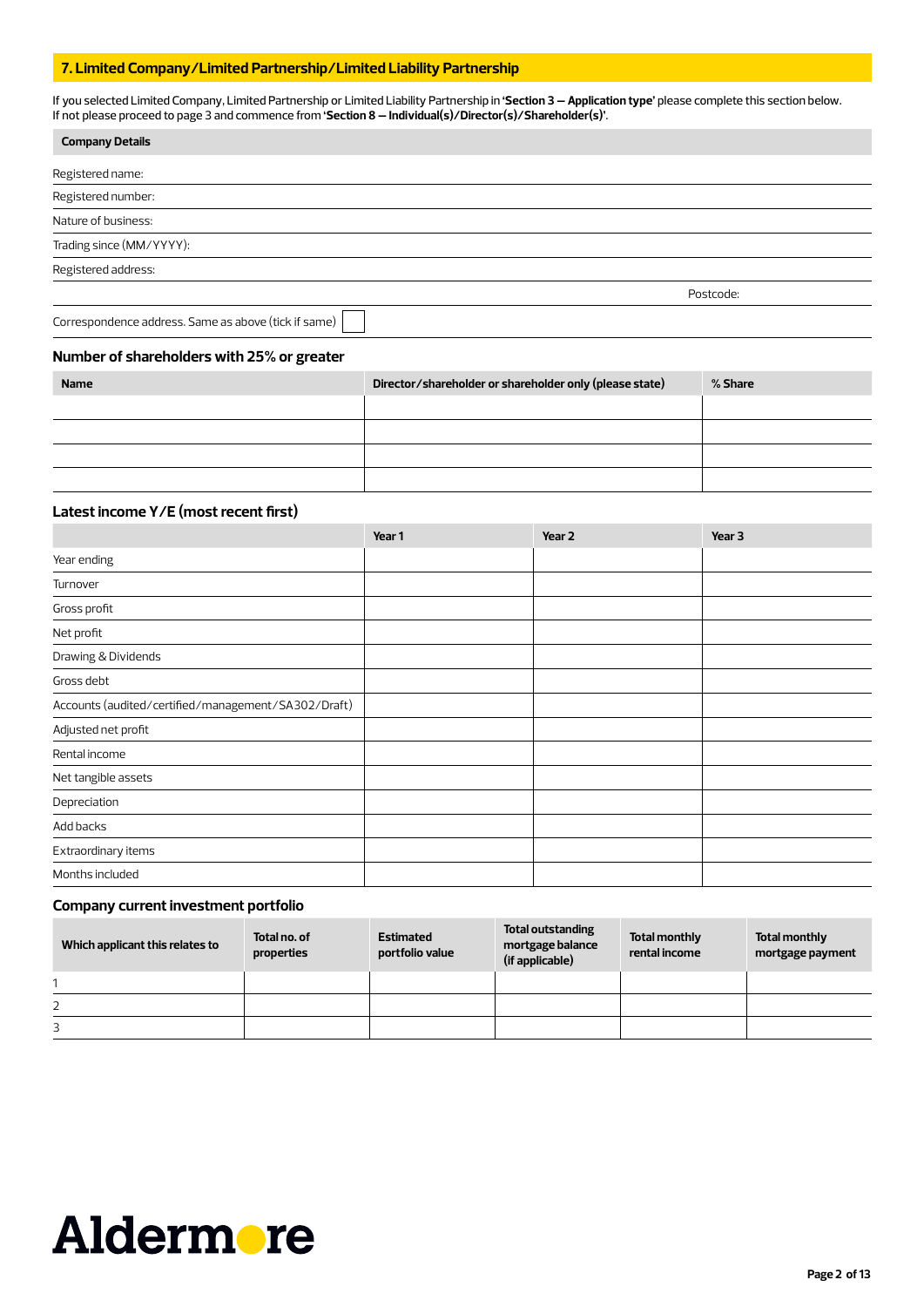| <b>Accountants details</b> |          |           |
|----------------------------|----------|-----------|
| Contact name:              | Company: |           |
| Telephone number:          |          |           |
| Qualifications:            |          |           |
| Full address:              |          |           |
|                            |          | Postcode: |

| 8. Individual(s)/Director(s)/Shareholder(s)    |                       |                   |                         |                   |
|------------------------------------------------|-----------------------|-------------------|-------------------------|-------------------|
|                                                | <b>Main applicant</b> |                   | <b>Second applicant</b> |                   |
| Title                                          |                       |                   |                         |                   |
| First name                                     |                       |                   |                         |                   |
| Middle name                                    |                       |                   |                         |                   |
| Surname                                        |                       |                   |                         |                   |
| Date of birth                                  |                       |                   |                         |                   |
| National Insurance No.                         |                       |                   |                         |                   |
| Estimated retirement age                       |                       |                   |                         |                   |
| Gender                                         | Female<br>Male        |                   | Female<br>Male          |                   |
| Nationality                                    | EU<br><b>British</b>  | Other             | EU<br><b>British</b>    | Other             |
| Permanent rights to<br>reside in the UK        | No<br>Yes             |                   | No<br>Yes               |                   |
| Length of residency                            | Months<br>Years       | From birth        | Months<br>Years         | From birth        |
| Marital status                                 | Single<br>Married     | Separated         | Single<br>Married       | Separated         |
|                                                | Divorced/Dissolved    | Civil Partnership | Divorced/Dissolved      | Civil Partnership |
|                                                | Living with partner   | Widow             | Living with partner     | Widow             |
| Previous names<br>(Title, First name, Surname) |                       |                   |                         |                   |

# **Home address**

|                                      | Main applicant                            | Second applicant                          |  |
|--------------------------------------|-------------------------------------------|-------------------------------------------|--|
| Address                              |                                           |                                           |  |
|                                      |                                           |                                           |  |
|                                      |                                           |                                           |  |
|                                      | Postcode                                  | Postcode                                  |  |
| Date moved in                        |                                           |                                           |  |
| Residential status<br>(tick one box) | Owner with mortgage                       | Owner with mortgage                       |  |
|                                      | Owner without mortgage                    | Owner without mortgage                    |  |
|                                      | Renting - private landlord                | Renting - private landlord                |  |
|                                      | Renting - Local authority/Social landlord | Renting - Local authority/Social landlord |  |
|                                      | Renting - Letting agent                   | Renting - Letting agent                   |  |
|                                      | Living with parents                       | Living with parents                       |  |
|                                      | Living with friends/relatives             | Living with friends/relatives             |  |
|                                      | Employer accommodation                    | Employer accommodation                    |  |

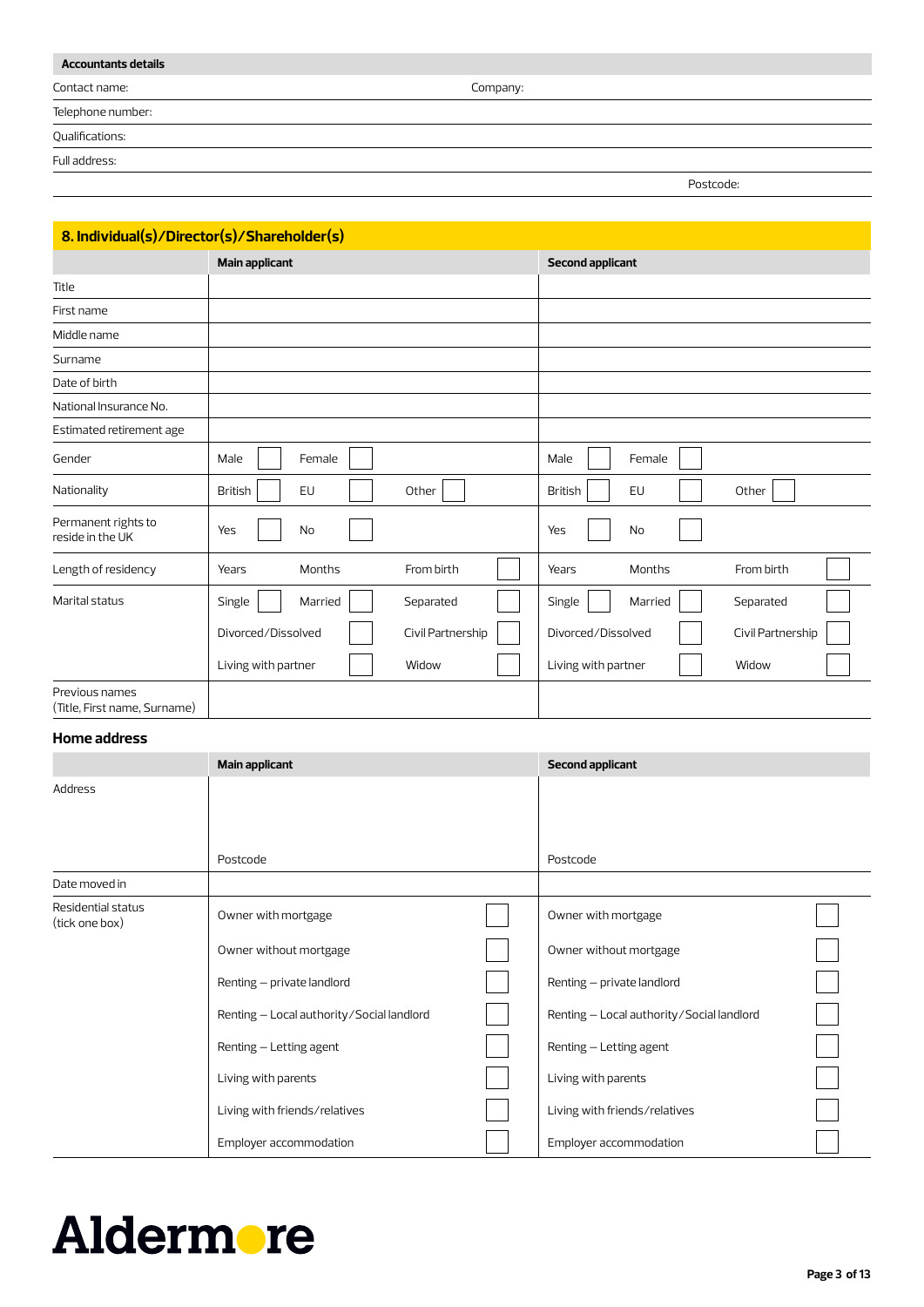# **If resident at current address for less than 3 years then please enter a previous address(es) below**

(continue within further information section on page 11 if required)

# **Previous address(es)**

|                                      | <b>Main applicant</b>                     | <b>Second applicant</b>                   |  |
|--------------------------------------|-------------------------------------------|-------------------------------------------|--|
| Address                              |                                           |                                           |  |
|                                      |                                           |                                           |  |
|                                      |                                           |                                           |  |
|                                      | Postcode                                  | Postcode                                  |  |
| Date moved in                        |                                           |                                           |  |
| Residential status<br>(tick one box) | Owner with mortgage                       | Owner with mortgage                       |  |
|                                      | Owner without mortgage                    | Owner without mortgage                    |  |
|                                      | Renting - private landlord                | Renting - private landlord                |  |
|                                      | Renting - Local authority/Social landlord | Renting - Local authority/Social landlord |  |
|                                      | Renting - Letting agent                   | Renting - Letting agent                   |  |
|                                      | Living with parents                       | Living with parents                       |  |
|                                      | Living with friends/relatives             | Living with friends/relatives             |  |
|                                      | Employer accommodation                    | Employer accommodation                    |  |

# **Contact details**

|                          | <b>Main applicant</b> | <b>Second applicant</b> |
|--------------------------|-----------------------|-------------------------|
| Home phone number        |                       |                         |
| Work phone number        |                       |                         |
| Mobile phone number      |                       |                         |
| Email                    |                       |                         |
| Preferred contact method |                       |                         |

# **Employment details**

|                                     | Main applicant                           | <b>Second applicant</b>                  |  |
|-------------------------------------|------------------------------------------|------------------------------------------|--|
| Employment status<br>(tick one box) | Employed (shareholding of less than 25%) | Employed (shareholding of less than 25%) |  |
|                                     | Employed (shareholding of 25% or more)   | Employed (shareholding of 25% or more)   |  |
|                                     | Self-employed - sole trader              | Self-employed - sole trader              |  |
|                                     | Self-employed - partnership              | Self-employed - partnership              |  |
|                                     | Retired                                  | Retired                                  |  |
|                                     | Not working                              | Not working                              |  |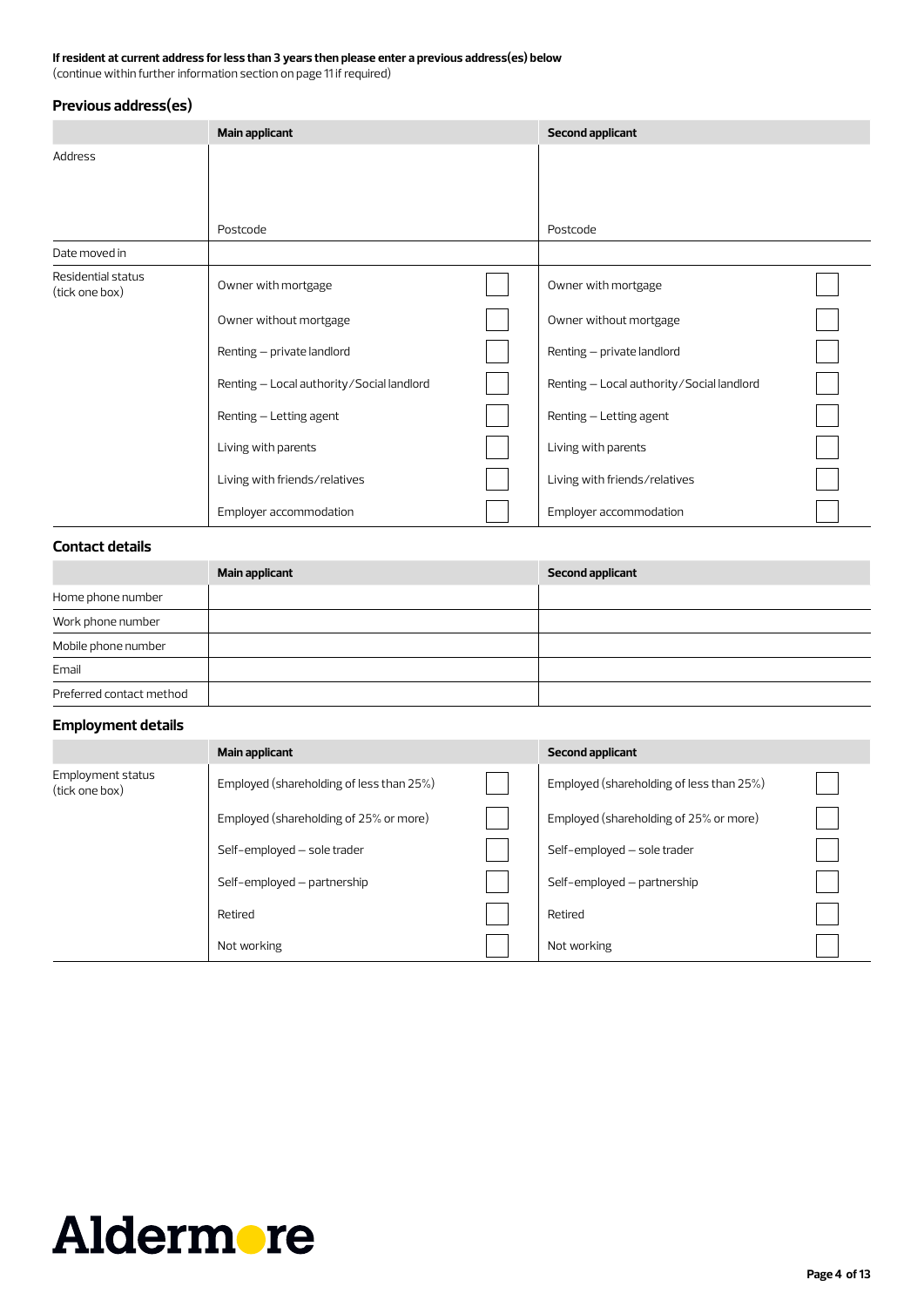### **Please only complete the relevant parts of section 8 below according to your employment status:**

Employed (shareholding of less than 25%) – please complete section 8a. and 8d. Employed (shareholding of 25% or more) – please complete section 8b. and 8d. Self-employed – sole trader/Self-employed partnership – please complete section 8b. and 8d. Retired – please complete parts 8c. and 8d. Not working – please complete section 8d.

### **8a. If employed**

If you are employed with less than 25% shareholding, please complete this section, if you're employed with a shareholding of 25% or more please go straight to section 8b.

|                  | <b>Main applicant</b>  | <b>Second applicant</b> |
|------------------|------------------------|-------------------------|
| Employment type  | Part time<br>Full time | Full time<br>Part time  |
| Occupation       |                        |                         |
| Job title        |                        |                         |
| Start date       |                        |                         |
| Basic salary     |                        |                         |
| Overtime         |                        |                         |
| Commission       |                        |                         |
| <b>Bonus</b>     |                        |                         |
| Allowance        |                        |                         |
| London Weighting |                        |                         |

| <b>Employer details</b>       | <b>Main applicant</b> | <b>Second applicant</b> |
|-------------------------------|-----------------------|-------------------------|
| Employer's name               |                       |                         |
| Payroll number                |                       |                         |
| Employer's telephone number   |                       |                         |
| Employer's email address      |                       |                         |
| Current employment<br>address |                       |                         |
|                               | Postcode              | Postcode                |

### **Previous employment**

(Please complete this section if you have been with your current employer for less than 1 year)

| <b>Employer details</b> | <b>Main applicant</b>  | <b>Second applicant</b> |  |  |
|-------------------------|------------------------|-------------------------|--|--|
|                         | Full time<br>Part time | Full time<br>Part time  |  |  |
| Occupation              |                        |                         |  |  |
| Job title               |                        |                         |  |  |
| Start date              |                        |                         |  |  |
| Basic salary            |                        |                         |  |  |
| Overtime                |                        |                         |  |  |
| Commission              |                        |                         |  |  |
| <b>Bonus</b>            |                        |                         |  |  |
| Allowance               |                        |                         |  |  |
| London Weighting        |                        |                         |  |  |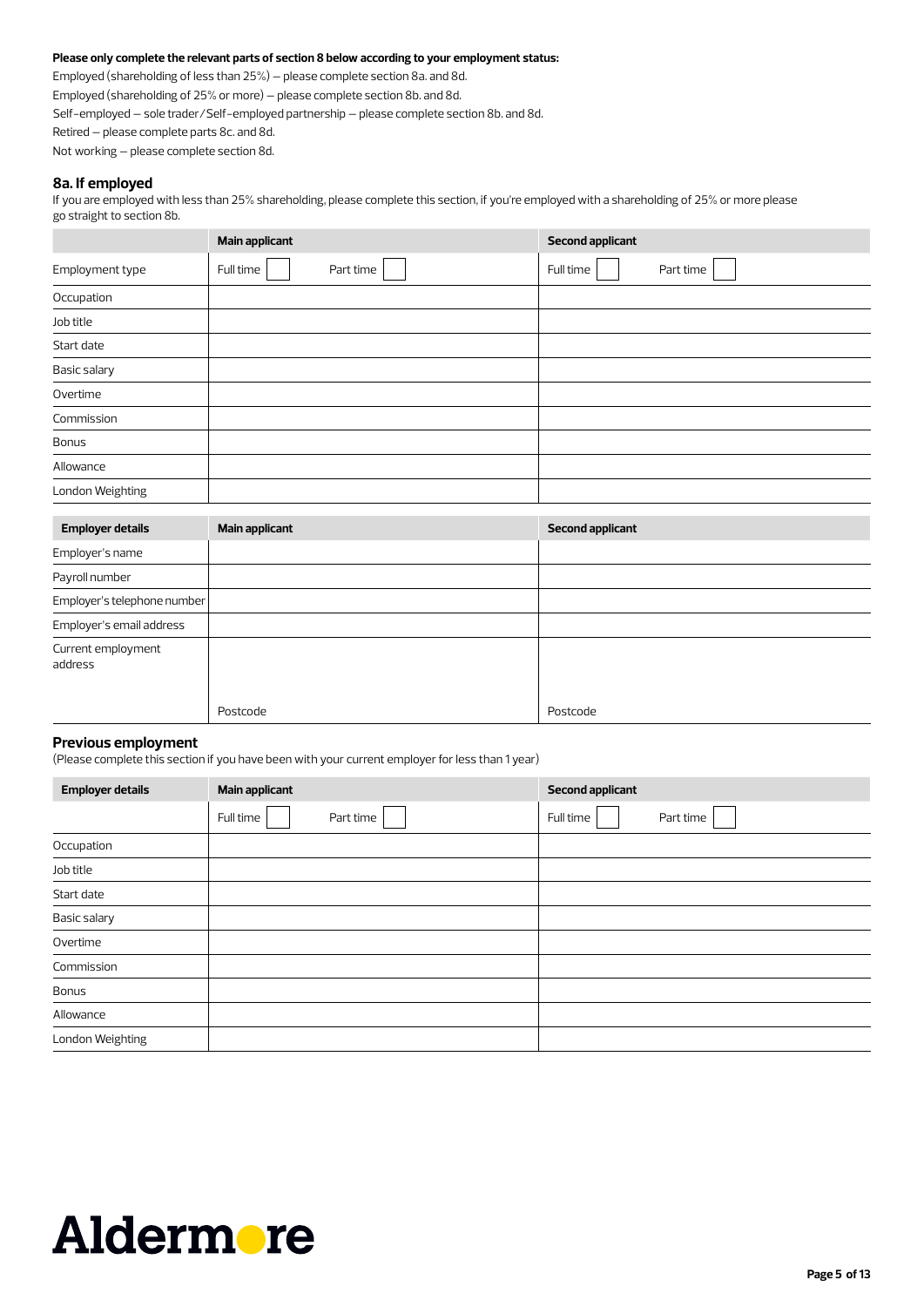| <b>Employer details</b>     | Main applicant | <b>Second applicant</b> |
|-----------------------------|----------------|-------------------------|
| Employer's name             |                |                         |
| Payroll number              |                |                         |
| Employer's telephone number |                |                         |
| Employer's email address    |                |                         |
| Current employment address  | Postcode       | Postcode                |

# **8b. If you are self-employed or employed with a shareholding of 25% or more, please complete this section.**

| Employment type:                      | Full time | Part time |
|---------------------------------------|-----------|-----------|
| Occupation:                           |           |           |
| Business sector:                      |           |           |
| Date commenced trading (mm/yyyy):     |           |           |
| Percentage of business owned:         |           |           |
| Accountants used to prepare accounts: | Yes       | No        |
| If yes, please provide:               |           |           |
| Accountant name:                      |           |           |
| Company name:                         |           |           |
| Telephone number:                     |           |           |
| Qualifications:                       |           |           |
| Full address:                         |           |           |
| Postcode:                             |           |           |

# **Latest earned income – year ended (please provide most recent year first)**

| <b>Earned income</b>           | Year ending (mm/yyyy) |
|--------------------------------|-----------------------|
|                                |                       |
|                                |                       |
|                                |                       |
|                                |                       |
| <b>Company contact details</b> |                       |
| Company name:                  |                       |
| Telephone number:              |                       |
|                                |                       |

Correspondence address:

Postcode: https://www.archive.org/water.com/2010/2010/2010/2010

| 8c. If retired                 |                       |                         |  |  |  |
|--------------------------------|-----------------------|-------------------------|--|--|--|
|                                | <b>Main applicant</b> | <b>Second applicant</b> |  |  |  |
| Gross annual<br>pension income |                       |                         |  |  |  |
| Net monthly<br>pension income  |                       |                         |  |  |  |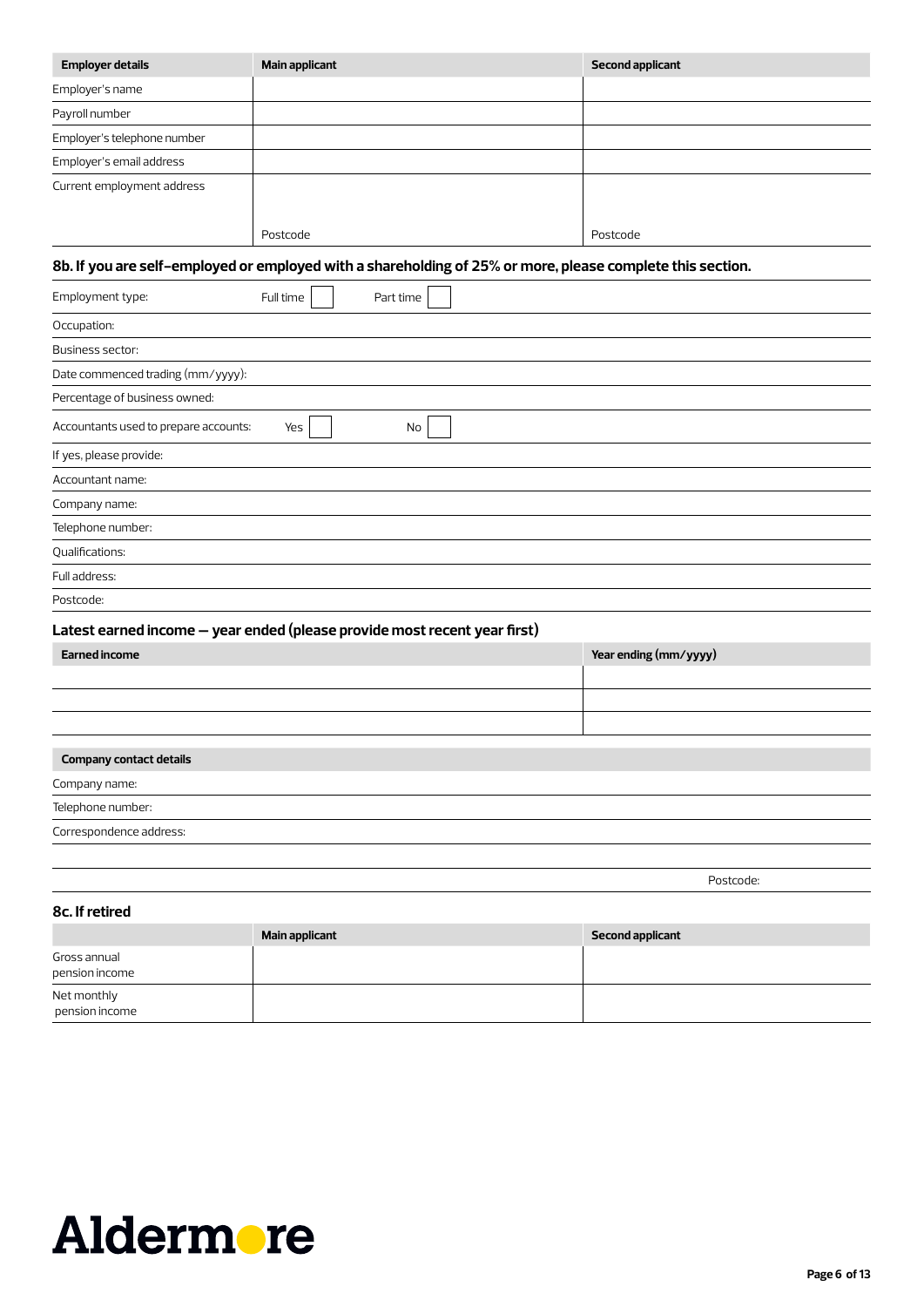# **8d. Other sources of income**

|                                                                                                                    | Main applicant | <b>Second applicant</b> |  |  |  |  |
|--------------------------------------------------------------------------------------------------------------------|----------------|-------------------------|--|--|--|--|
| Does the applicant have<br>any other income                                                                        | Yes<br>No      | Yes<br>No               |  |  |  |  |
| If yes                                                                                                             |                |                         |  |  |  |  |
| Other income source                                                                                                |                |                         |  |  |  |  |
| Gross annual other income                                                                                          |                |                         |  |  |  |  |
| Net monthly income                                                                                                 |                |                         |  |  |  |  |
| If you have any other employed/self employed income please complete in the further information section on page 11. |                |                         |  |  |  |  |

# **Assets and liabilities** – for individuals/associated individuals

Please state for which applicant these are for, and if there are more please detail these within the further information section on page 11.

### **Personal dwellings**

| Which applicant this relates to | Value of property (if applicable) | Monthly mortgage/rent payment | Outstanding mortgage balance<br>(if applicable) |
|---------------------------------|-----------------------------------|-------------------------------|-------------------------------------------------|
|                                 |                                   |                               |                                                 |
| 2                               |                                   |                               |                                                 |
| 3                               |                                   |                               |                                                 |

### **Current investment portfolio**

| Which applicant this relates to | Total no, of<br>properties | <b>Estimated</b><br>portfolio value | Total outstanding<br>mortgage balance<br>(if applicable) | <b>Total monthly</b><br>rental income | <b>Total monthly</b><br>mortgage payment |
|---------------------------------|----------------------------|-------------------------------------|----------------------------------------------------------|---------------------------------------|------------------------------------------|
|                                 |                            |                                     |                                                          |                                       |                                          |
| 2                               |                            |                                     |                                                          |                                       |                                          |
| 3                               |                            |                                     |                                                          |                                       |                                          |

\* If any more investments please provide us with a full portfolio

## **Other Mortgage and Secured Loan History (non Buy-to-let)**

| Which applicant this relates to | <b>Account number</b> | Outstanding balance Monthly payment | <b>End date</b> | Repay on completion |
|---------------------------------|-----------------------|-------------------------------------|-----------------|---------------------|
|                                 |                       |                                     |                 | No<br>Yes           |
| 2                               |                       |                                     |                 | Yes<br>No           |
| 3                               |                       |                                     |                 | <b>No</b><br>Yes    |

### **Credit cards/Store cards/Overdrafts**

| Which applicant this relates to | <b>Account number</b> | Card Provider/Bank Card end date<br>(if applicable) | <b>Balance</b> | To be repaid |
|---------------------------------|-----------------------|-----------------------------------------------------|----------------|--------------|
|                                 |                       |                                                     |                |              |
| 2                               |                       |                                                     |                |              |
| 3                               |                       |                                                     |                |              |

### **HP loans/Unsecured Loans**

| Which applicant this relates to | <b>Account number</b> | <b>Lender</b> | End date | <b>Balance</b> | <b>Monthly</b><br>payment | To be repaid     |
|---------------------------------|-----------------------|---------------|----------|----------------|---------------------------|------------------|
|                                 |                       |               |          |                |                           | Yes<br><b>No</b> |
| 2                               |                       |               |          |                |                           | Yes<br><b>No</b> |
| 3                               |                       |               |          |                |                           | Yes<br>No        |

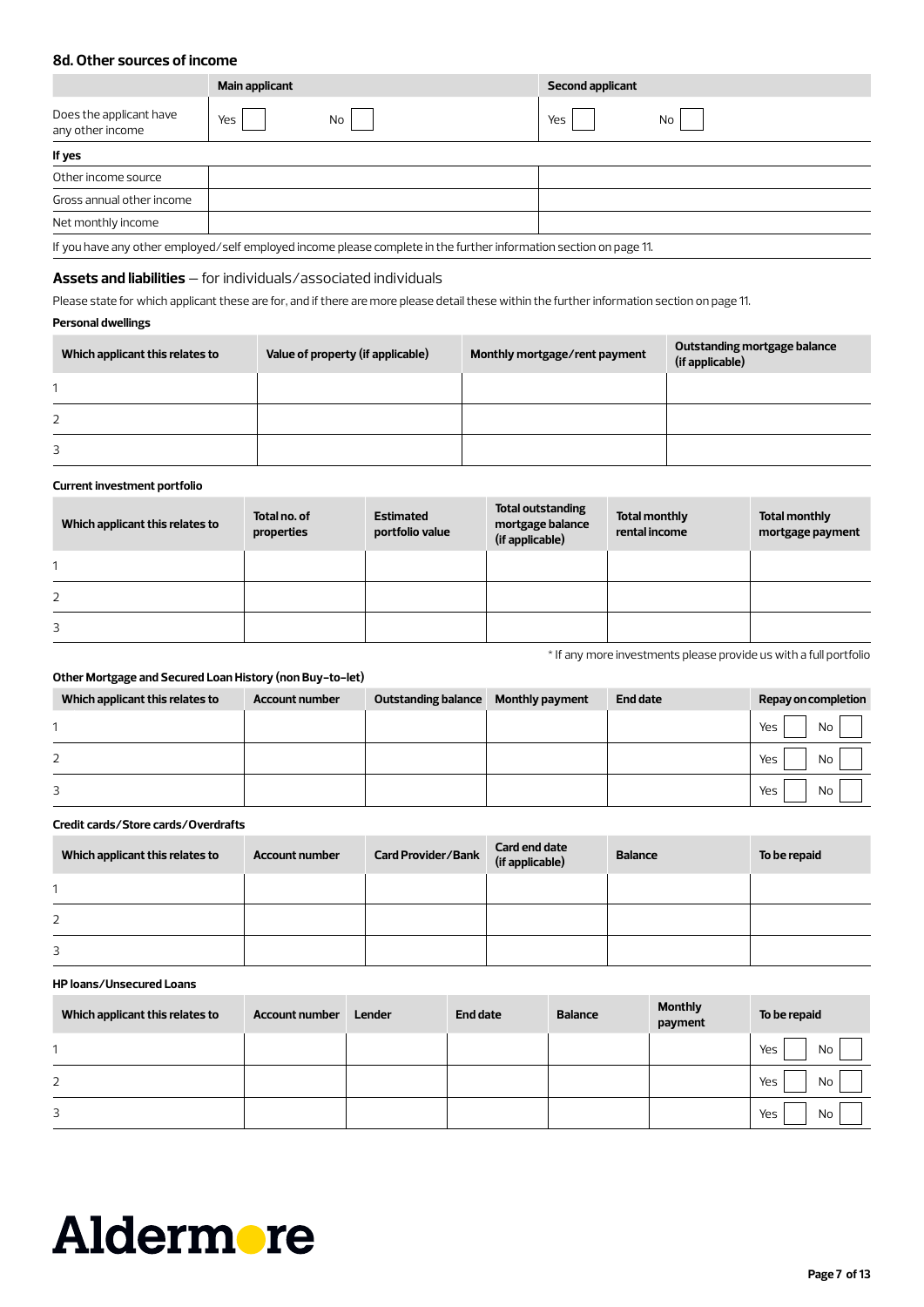### **Other commitments (non lifestyle)**

| Which applicant this relates to | <b>Account number</b> | <b>Balance</b>                                                                                                  | To be repaid |           |
|---------------------------------|-----------------------|-----------------------------------------------------------------------------------------------------------------|--------------|-----------|
|                                 |                       |                                                                                                                 |              |           |
|                                 |                       |                                                                                                                 |              |           |
|                                 |                       |                                                                                                                 |              |           |
| any court proceedings for debt? |                       | Have you ever been made insolvent, bankrupt, made any voluntary arrangements with creditors or been involved in | Yes          | <b>No</b> |

If you are or have been a director or officer of a company or other corporate body, which has been insolvent or entered

into liquidation, whether compulsory or voluntary (save for the purpose of amalgamation or reconstruction of a solvent company), or had a receiver appointed of its undertakings or been involved in any court proceedings for debt?

Yes No

# **9. Property details**

| Property address:               |                                                              |                                         |                                   |
|---------------------------------|--------------------------------------------------------------|-----------------------------------------|-----------------------------------|
|                                 |                                                              | Postcode:                               |                                   |
| Estimated value:                |                                                              | Purchase price/original purchase price: |                                   |
| Property type:                  | Buy-to-let single unit                                       | HMO (up to 6 bedrooms)                  | Guest House/B & B                 |
|                                 | Multi freehold (up to 4 units)                               | Multi freehold (5 or more units)        | Office                            |
|                                 | Retail (with living accommodation)                           | HMO (7 bedrooms or more)                | Takeaway                          |
|                                 | Retail (without living accommodation)                        | School/nursery                          | Warehouse/industrial unit/factory |
| Property<br>description         | Apartments/flats                                             | <b>Block of flats</b>                   | <b>Bungalows</b>                  |
| (Residential<br>property only): | End of terrace house                                         | Mid terraced house                      | Executive                         |
|                                 | Ex Local authority house                                     | Ex local authority flat                 | HMO (licensed                     |
|                                 | HMO (non licensed)                                           | Semi-detached house                     | Student accommodation             |
|                                 | Flats above commercial premises                              |                                         |                                   |
|                                 | If HMO or Multi freehold please confirm the number of units: |                                         |                                   |
|                                 | Estimated rental income/Net Operating Income:                |                                         |                                   |
| Location:                       | Scotland<br>England                                          | Wales                                   |                                   |
| Use of property:                | Owner occupier<br>Investment                                 |                                         |                                   |
| Tenure:                         | Freehold<br>Leasehold                                        | Heritable (former feuhold)              | Heritable subject to lease        |
| If leasehold                    |                                                              |                                         |                                   |
| Years remaining on lease:       |                                                              |                                         |                                   |
| Rent review date:               |                                                              |                                         |                                   |
| Service charge:                 |                                                              |                                         |                                   |
| Ground rent:                    |                                                              |                                         |                                   |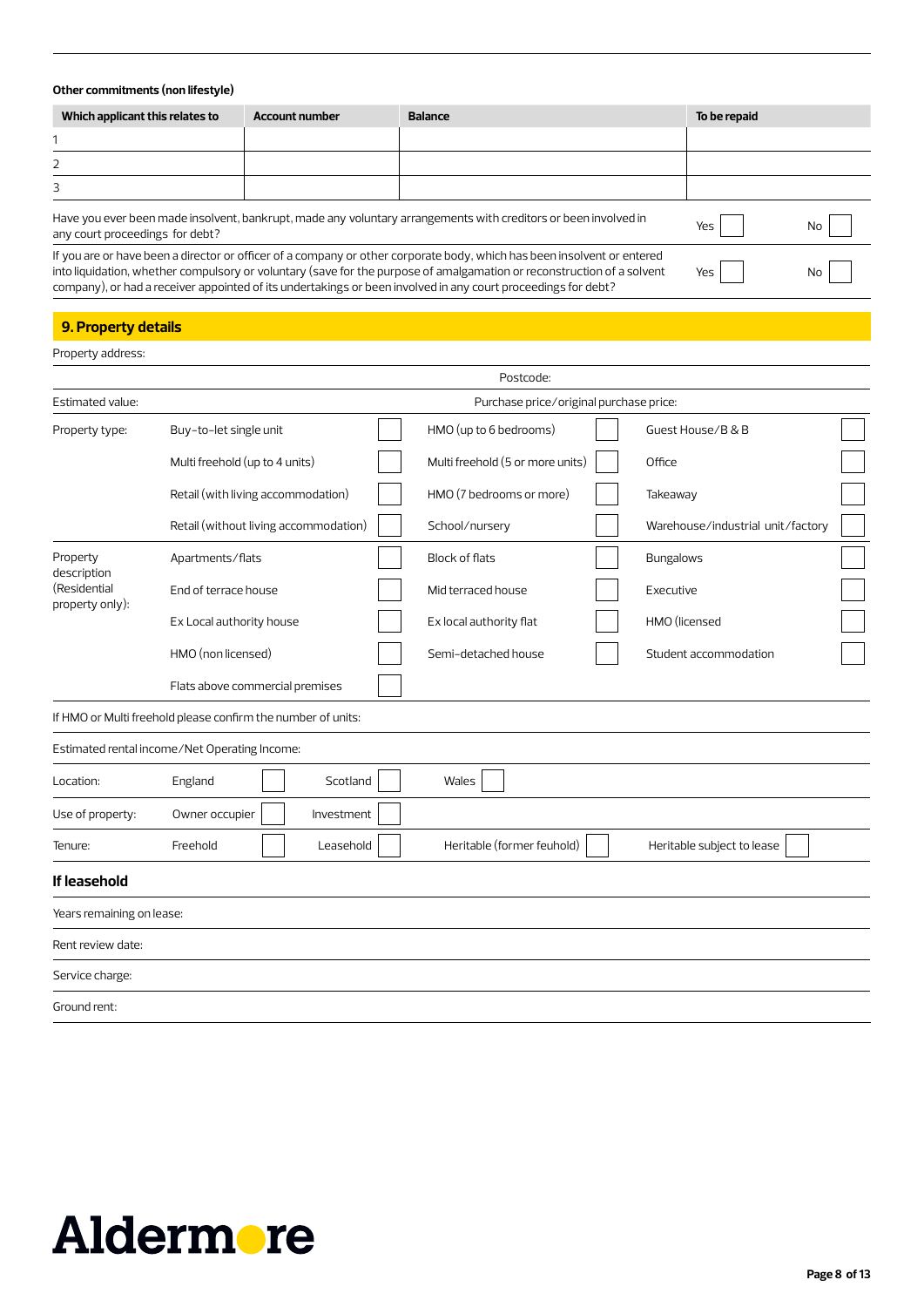|                                                                  | Schedule of tenancies for primary security                                                                       |     |       |                              |                           |  |
|------------------------------------------------------------------|------------------------------------------------------------------------------------------------------------------|-----|-------|------------------------------|---------------------------|--|
| Is there an existing tenancy agreement?                          |                                                                                                                  | Yes | No    |                              |                           |  |
| If yes, is there an AST agreement:                               |                                                                                                                  | Yes | No    |                              |                           |  |
| Tenants names:                                                   |                                                                                                                  |     |       |                              |                           |  |
| Term of lease/agreement:                                         |                                                                                                                  |     | Years | Months                       |                           |  |
| Rental income:                                                   |                                                                                                                  |     |       |                              |                           |  |
| Vacant possession on completion:                                 |                                                                                                                  | Yes | No    |                              |                           |  |
|                                                                  | If there is a lease in place please complete the questions below                                                 |     |       |                              |                           |  |
| Rent review date:                                                |                                                                                                                  |     |       |                              |                           |  |
| Lease start date:                                                |                                                                                                                  |     |       |                              |                           |  |
| Break clauses in lease:                                          |                                                                                                                  | Yes | No    | Break year:                  |                           |  |
| Authorised guarantee agreement:                                  |                                                                                                                  | Yes | No    |                              |                           |  |
| If no, estimated rental income:                                  |                                                                                                                  |     |       |                              |                           |  |
|                                                                  | If more than 1 tenant please detail in the further information section on page 11.                               |     |       |                              |                           |  |
| 10. Loan details                                                 |                                                                                                                  |     |       |                              |                           |  |
| Loan amount:                                                     |                                                                                                                  |     |       | Term:                        |                           |  |
| Repayment type:                                                  | Capital repayment                                                                                                |     |       | Interest only                | Part and part             |  |
| If Interest only,                                                | Inheritance                                                                                                      |     |       | Mortgage - linked investment | Other managed investment  |  |
| please confirm<br>the repayment                                  | Pension lump sum                                                                                                 |     |       | Revert to capital repayment  | Sale of security property |  |
| vehicle:                                                         | Sale of other residential property                                                                               |     |       | Sales of non-property assets | Other                     |  |
|                                                                  | If part and part please state interest only amount: E                                                            |     |       |                              |                           |  |
|                                                                  |                                                                                                                  |     |       |                              |                           |  |
| 11. Loan purpose                                                 |                                                                                                                  |     |       |                              |                           |  |
| Loan purpose:                                                    | Purchase                                                                                                         |     |       | Refinance                    | Mixed                     |  |
| If Interest only,<br>please confirm<br>the repayment<br>vehicle: | Capital raising - business purposes                                                                              |     |       | Debt consolidation           | Transfer of equity        |  |
|                                                                  | $\mathsf{E}% _{\mathcal{A}}^{\mathcal{A}}(\mathcal{A})\equiv\mathsf{E}_{\mathcal{A}}^{\mathcal{A}}(\mathcal{A})$ |     |       | $\mathsf{E}% _{0}$           | $\mathsf{E}% _{0}$        |  |
|                                                                  | Capital raising - none property related                                                                          |     |       | Outstanding mortgage balance | Property purchase         |  |
|                                                                  | $\mathsf{E}% _{\mathcal{A}}^{\mathcal{A}}(\mathcal{A})\equiv\mathsf{E}_{\mathcal{A}}^{\mathcal{A}}(\mathcal{A})$ |     |       | £                            | £                         |  |
|                                                                  | Capital raising - property related                                                                               |     |       | Outstanding mortgage balance | Property purchase         |  |
|                                                                  | $\mathsf{E}% _{\mathcal{A}}^{\mathcal{A}}(\mathcal{A})\equiv\mathsf{E}_{\mathcal{A}}^{\mathcal{A}}(\mathcal{A})$ |     |       | $\mathsf{E}% _{0}$           | £                         |  |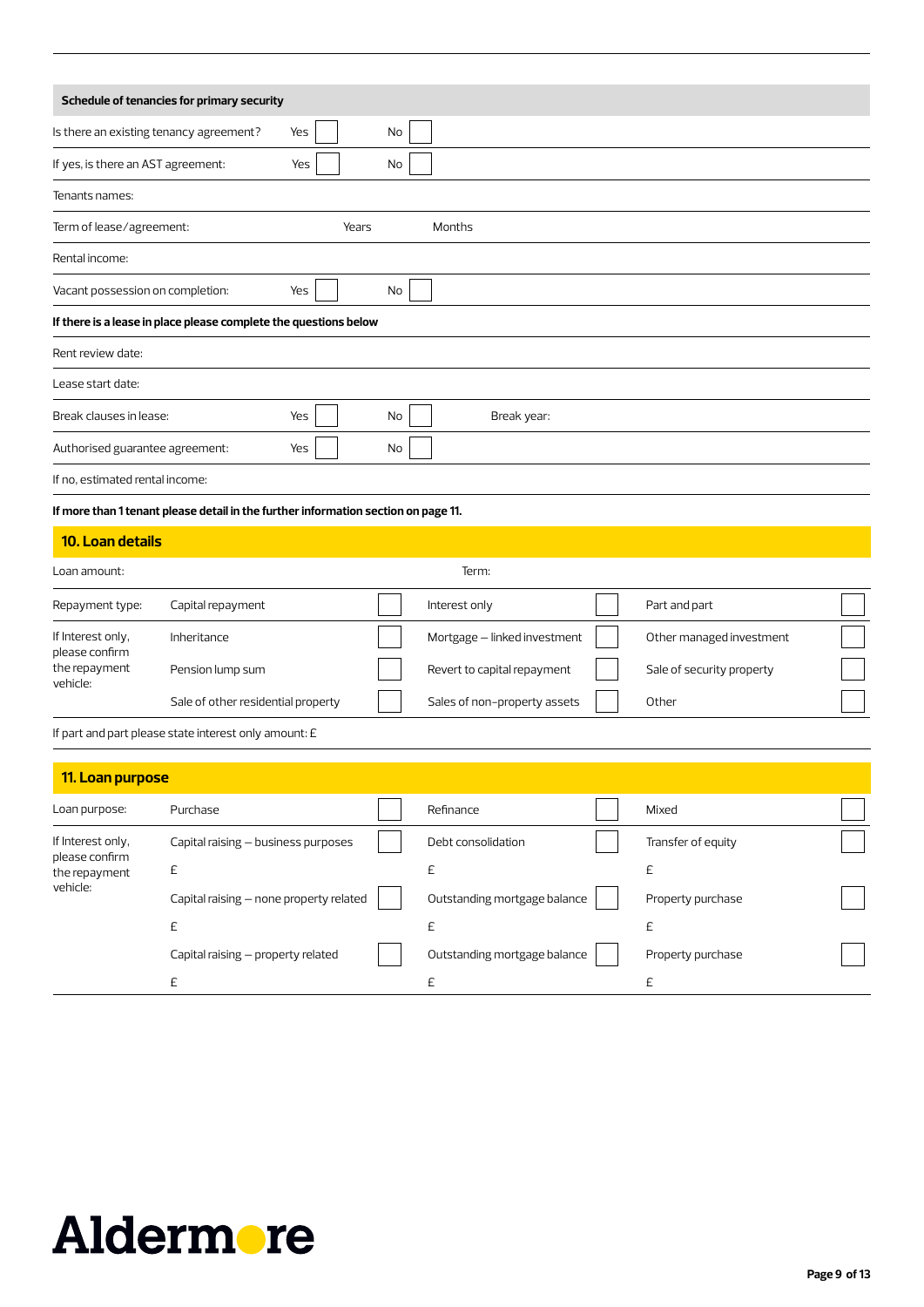| If purchase or mixed      |                                                         |               |                     |        |                                |  |
|---------------------------|---------------------------------------------------------|---------------|---------------------|--------|--------------------------------|--|
| Source of deposit:        | Savings                                                 |               | Equity              |        | Builder gifted                 |  |
|                           | Vendor gifted                                           |               | Family gifted       |        | Inter family sale              |  |
|                           | Additional borrowing                                    |               | External investment |        | Inter company or director loan |  |
|                           | Mezzanine funding                                       |               | Other               |        |                                |  |
| Vendor name:              |                                                         |               | Telephone number:   |        |                                |  |
|                           | Is there a selling agent involved in this transaction?  | Yes           | No                  |        |                                |  |
| If yes, please provide:   |                                                         |               |                     |        |                                |  |
| Name:                     |                                                         |               |                     |        |                                |  |
| Telephone number:         |                                                         |               |                     |        |                                |  |
| Full address:             |                                                         |               |                     |        |                                |  |
|                           |                                                         |               |                     |        | Postcode:                      |  |
|                           | 12. Valuation - Arrangements to access primary security |               |                     |        |                                |  |
|                           | Please complete this section for each security          |               |                     |        |                                |  |
| Yes<br>Contact type:      | Applicant                                               | Selling agent | <b>Builder</b>      | Vendor | Housing association            |  |
| Contact name:             |                                                         |               |                     |        |                                |  |
| Contact telephone number: |                                                         |               |                     |        |                                |  |

**Please provide any additional information which will help the valuer to gain access:**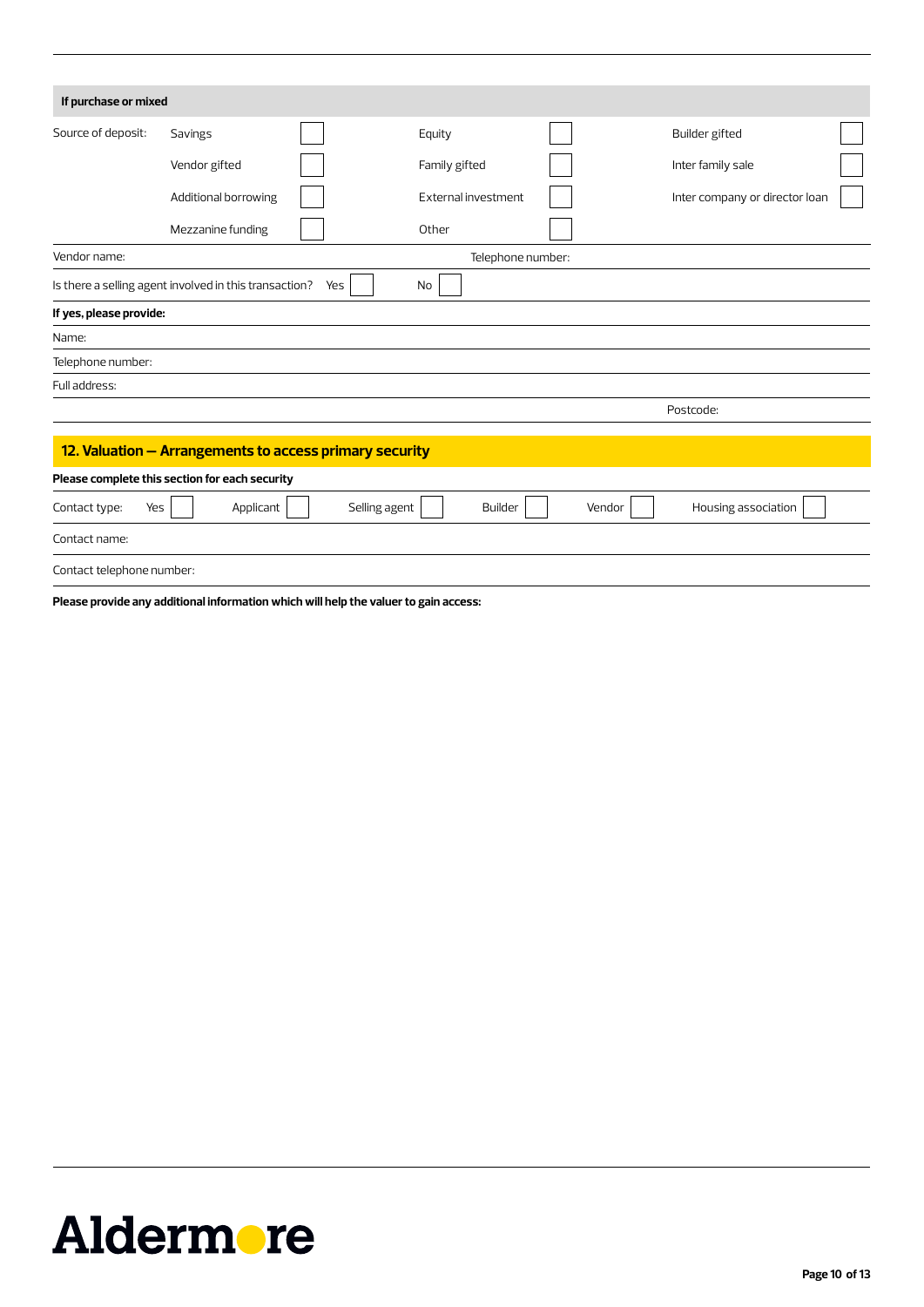## **13. Solicitors details**

### **Free legal fees on remortgages**

Aldermore currently offers free legal fees for Individual(s) remortgaging buy-to-let single residential units, through its nominated Solicitor and will pay for the costs of the legal work necessary to move the mortgage to Aldermore. Costs incurred for additional work must be paid for by you. Please tick this box if you qualify for free legal fees and do not complete the section below.

If your application does not qualify for free legal fees, or if you would prefer to nominate your own solicitor to act then please provide full details below:

| Firm name:              |           |
|-------------------------|-----------|
| Contact name:           |           |
| Telephone number:       |           |
| Full address:           |           |
|                         | Postcode: |
| DX number:              |           |
| Solicitors email:       |           |
| Solicitors direct dial: |           |
|                         |           |

### **14. Any further information**

**Please use this section to let us know any extra detail/extra notes.**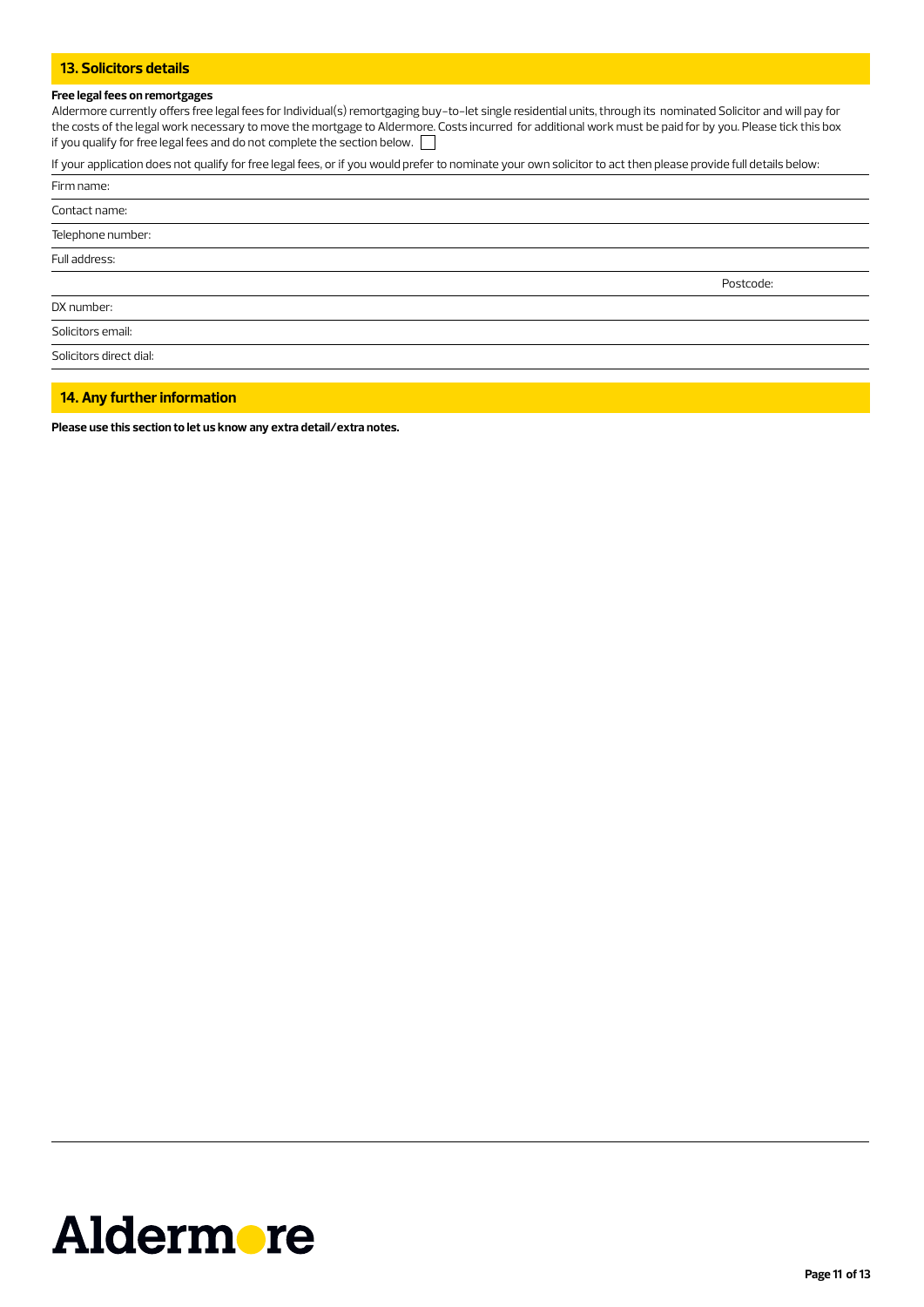# **Aldermore**

# Instruction to your bank or building society to pay by Direct Debit

Please fill in the whole form using a ball point pen and send it to:

Aldermore Bank PLC 1st Floor, Block B, Western House Lynch Wood, PETERBOROUGH PE2 6FZ

# FOR ALDERMORE BANK PLC OFFICIAL USE ONLY

This is not part of the instruction to your Bank / Building Society

Please arrange for the payment to be taken on the \_\_\_\_\_\_ day of each month.

If a non-banking day, payment is taken on next banking day. If left blank, the default is 28th day.

Name(s) of account holder(s)

|                                                                                                                               |                                                                                                 | Service user number                                                                                                                                                                                                                                                                                                                                                         |                |                |   |   |   |  |  |  |
|-------------------------------------------------------------------------------------------------------------------------------|-------------------------------------------------------------------------------------------------|-----------------------------------------------------------------------------------------------------------------------------------------------------------------------------------------------------------------------------------------------------------------------------------------------------------------------------------------------------------------------------|----------------|----------------|---|---|---|--|--|--|
|                                                                                                                               |                                                                                                 | 4                                                                                                                                                                                                                                                                                                                                                                           | $\overline{2}$ | $\overline{7}$ | 9 | 9 | 5 |  |  |  |
| Bank/building society account number                                                                                          |                                                                                                 | Reference                                                                                                                                                                                                                                                                                                                                                                   |                |                |   |   |   |  |  |  |
| Branch sort code<br>Name and full postal address of your bank or building society<br>Bank/Building Society<br>To: The Manager |                                                                                                 | Instruction to your bank or building society<br>Please pay Aldermore Bank PLC Direct Debits from the account<br>detailed in this Instruction subject to the safeguards assured by<br>the Direct Debit Guarantee. I understand that this Instruction may<br>remain with Aldermore Bank PLC and, if so, details will be passed<br>electronically to my bank/building society. |                |                |   |   |   |  |  |  |
| Address                                                                                                                       |                                                                                                 |                                                                                                                                                                                                                                                                                                                                                                             |                |                |   |   |   |  |  |  |
|                                                                                                                               | Postcode                                                                                        |                                                                                                                                                                                                                                                                                                                                                                             |                |                |   |   |   |  |  |  |
|                                                                                                                               |                                                                                                 | Signature(s)                                                                                                                                                                                                                                                                                                                                                                |                |                |   |   |   |  |  |  |
|                                                                                                                               |                                                                                                 |                                                                                                                                                                                                                                                                                                                                                                             |                |                |   |   |   |  |  |  |
|                                                                                                                               |                                                                                                 | Date                                                                                                                                                                                                                                                                                                                                                                        |                |                |   |   |   |  |  |  |
|                                                                                                                               | Banks and building societies may not accept Direct Debit Instructions for some types of account |                                                                                                                                                                                                                                                                                                                                                                             |                |                |   |   |   |  |  |  |

This guarantee should be detached and retained by the payer.



# **The Direct Debit Guarantee**

This Guarantee is offered by all banks and building societies that accept instructions to pay Direct Debits.

If there are any changes to the amount, date or frequency of your Direct Debit Aldermore Bank PLC will notify you 10 working days in advance of your account being debited or as otherwise agreed. If you request Aldermore Bank PLC to collect a payment, confirmation of the amount and date will be given to you at the time of the request.

If an error is made in the payment of your Direct Debit, by Aldermore Bank PLC or your bank or building society, you are entitled to a full and immediate refund of the amount paid from your bank or building society - if you receive a refund you are not entitled to, you must pay it back when Aldermore Bank PLC asks you to.

You can cancel a Direct Debit at any time by simply contacting your bank or building society. Written confirmation may be required. Please also notify us.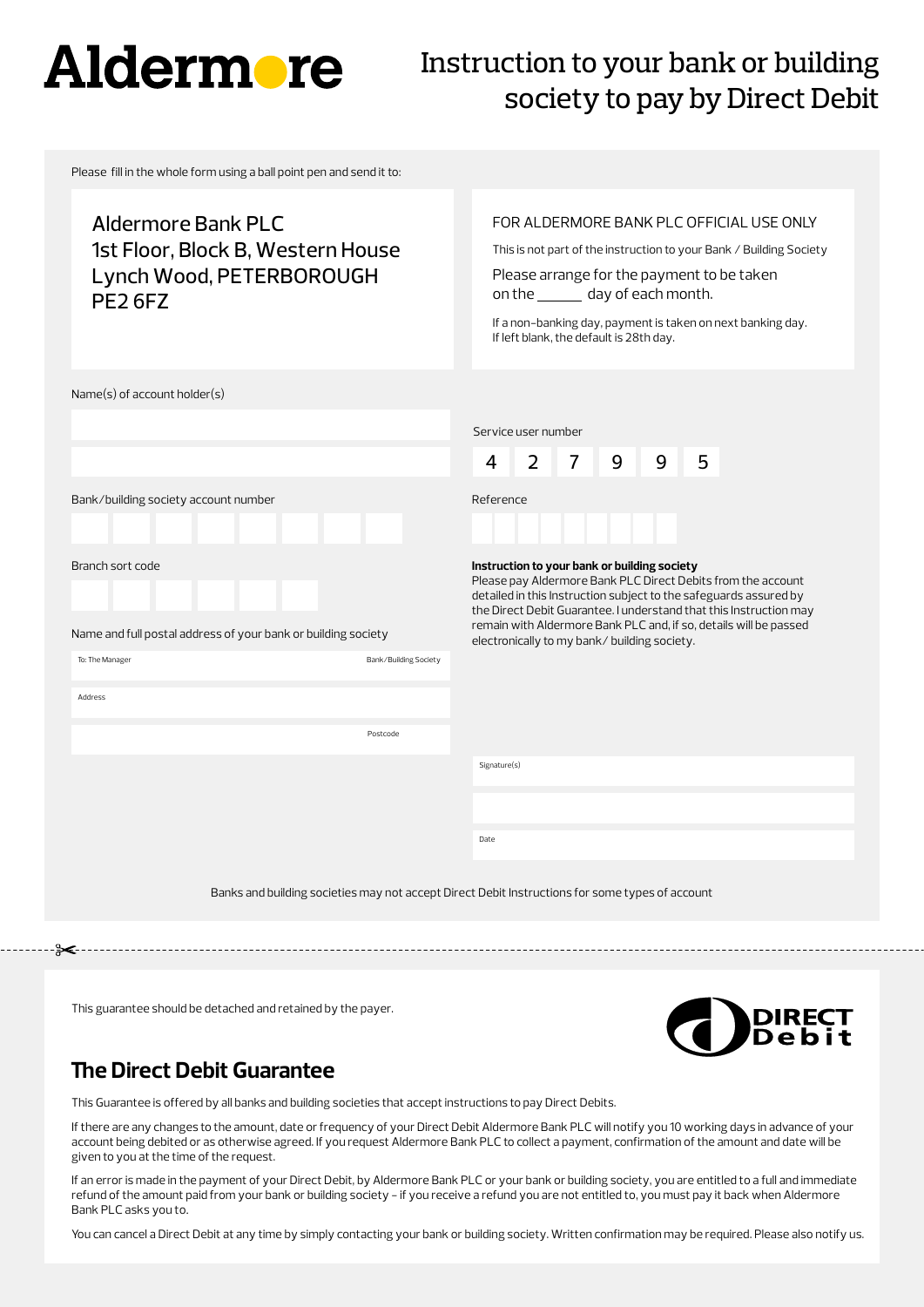### **Application declaration – to be signed by all applicant(s)**

**For your own benefit and protection you should read this declaration carefully before signing, which should be read in conjunction with your Application Form above. If you do not understand any part please ask for further information.**

**In this declaration "I", "me", "my", "mine" means each of the applicants to the mortgage application and "the Lender" means Aldermore Bank Plc (and its successors, transferees and assigns).**

**By applying for a mortgage I affirm the following statements:**

### **1. Applications and Representations**

The Lender reserves the right to reject my application without giving any reason except where legally obliged to do so, or withdraw any offer of mortgage, without giving any reason. No person (other than an employee of the Lender) is empowered to make any representations or give any undertaking on behalf of the Lender in relation to the mortgage applied for and the Lender shall not be liable for any such representations or undertakings made.

### **2. Intermediaries**

I agree that if a third-party intermediary submitted this application on my behalf the Lender may liaise with, and supply information to, this third-party about any matters connected with my mortgage application and my mortgage, including any complaint about my mortgage application or mortgage, unless otherwise instructed by me.

### **3. Valuation**

That even though I may be provided with a copy of the Valuation Report by them, the Lender and the Valuer accepts no responsibility to me for the accuracy of any Valuation Report in respect of any property. Any such Valuation Report is not a Building Survey or a Survey and Valuation and is intended for the Lender's valuation purposes only, with limited information because of the nature of the inspection. If advice about the structural condition of a property is required, a Building Survey or Survey and Valuation must be obtained by me.

### **4. Privacy Notice**

I have been provided with a copy of the Lender's Privacy Notice, a copy of which is attached to this declaration and which explains:

- How and why the Lender may collect and use my personal data
- 2. My rights under relevant data protection laws.

### **5. Association**

Another person's records will be "associated" with mine by the Lender when:

- 1. There is a joint application
- 2. I advise the Lender of a financial association with another person
- 3. Credit Reference Agencies have existing linked or associated records.

This "association" will link records at credit reference agencies and may be taken into account in any future credit applications made by the relevant individuals. This shall continue until one person applies to the credit reference agencies and is successful in filing a "disassociation". Therefore, I MUST ensure when making a joint application or advising the Lender of some other financial association that I am entitled to:

- 1. Disclose information about joint applicants and anyone referred to by me
- 2. Authorise the Lender to search, link or record information at credit reference agencies about me and anyone referred to by me.

### **6. Assignment**

The Lender may, without notice or consideration, transfer, assign or otherwise dispose of either in whole or in part, its rights in respect of any loan, mortgage or policies of life assurance or other security made in connection with this mortgage application to any company, person, or body.

### **7. Declaration**

I declare that, as far as I know and believe, the information I have given in this application is true and that if I provide any false, inaccurate or misleading information it may constitute a criminal offence on my part, which may lead to a criminal prosecution, and imprisonment and/or a fine; further, that it may lead to a civil action against me for recovery of any losses that the Lender incurs.

In addition, when I give the Lender information about another person, I am acting with their knowledge and approval, and have their authority to agree to the processing of their personal details and have provided them with a copy of the Lender's Privacy Notice.

### **If you are applying in an Individual name, ALL applicant(s) should complete and sign below.**

**If you are applying in a Company name, please confirm the Company you are signing on behalf of and ensure that ALL company directors (irrespective of percentage shareholding) and anyone with a shareholding greater than 25% complete and sign below.**

Company name

### **Signature(s) of applicant(s)**

| Full name | Signature | Date |
|-----------|-----------|------|
| Full name | Signature | Date |

**If there are more than two signatories, please provide an additional copy of this declaration.**